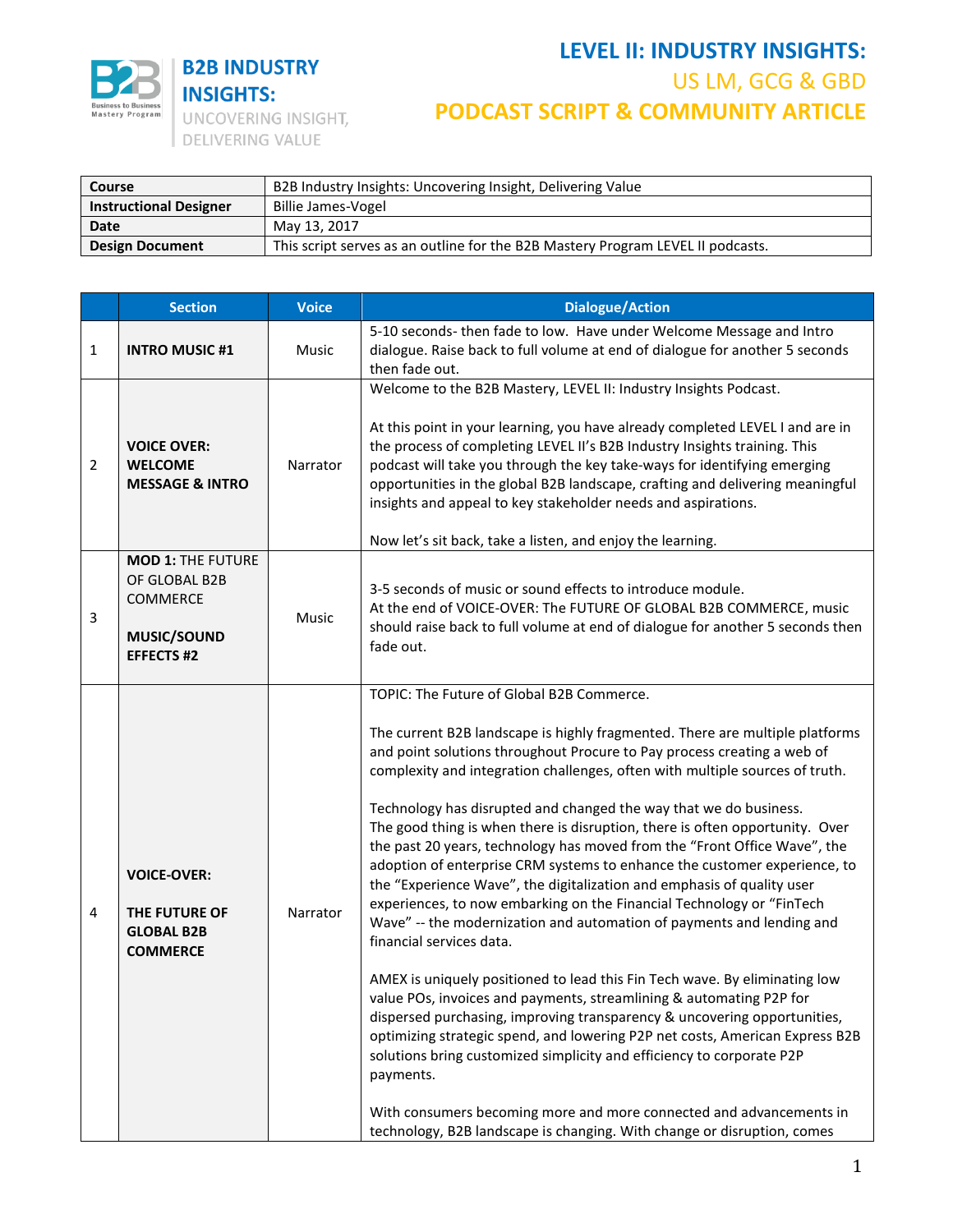|   |                                                                                                      |          | opportunity. We should be identifying those gaps and potential opportunities<br>and capitalizing on them.                                                                                                                                                                                                                                                                                                                                          |
|---|------------------------------------------------------------------------------------------------------|----------|----------------------------------------------------------------------------------------------------------------------------------------------------------------------------------------------------------------------------------------------------------------------------------------------------------------------------------------------------------------------------------------------------------------------------------------------------|
|   |                                                                                                      |          | AMEX is looking to solve for those B2B gaps by harnessing our global<br>footprint, leading financial technology, strategic partnerships and scalability.                                                                                                                                                                                                                                                                                           |
| 5 | <b>MOD 2:</b><br><b>HARNESSING B2B</b><br><b>INDUSTRY INSIGHT</b><br>MUSIC/SOUND<br><b>EFFECTS#3</b> | Music    | 3-5 seconds music or sound effects to introduce module.<br>At the end of VOICE-OVER: The FUTURE OF GLOBAL B2B COMMERCE, music<br>should raise back to full volume at end of dialogue for another 5 seconds then<br>fade out.                                                                                                                                                                                                                       |
| 6 |                                                                                                      |          | TOPIC: HARNESSING B2B INDUSTRY INSIGHT                                                                                                                                                                                                                                                                                                                                                                                                             |
|   |                                                                                                      |          | Now that we have an idea of how are customers are being impacted, lets now<br>discuss how to best prepare for a Customers' B2B needs discussion.<br>Preparation starts with researching for insight, turning that insight into<br>questions, then conducting a meaningful customer conversation that is<br>tailored to the given stakeholder.                                                                                                      |
|   |                                                                                                      |          | When preparing for that customer conversation, let's not forget about<br>leveraging the Challenger Model. Specifically, the guiding principles of<br>Commercial Teaching Insight. Commercial Teaching is your ability to deliver a<br>commercial insight in a rational and emotionally compelling way through two-<br>way dialogue.                                                                                                                |
|   |                                                                                                      |          | Remember to:                                                                                                                                                                                                                                                                                                                                                                                                                                       |
|   |                                                                                                      |          | Share Reframe. Build credibility by reframing the customer's<br>1.<br>perception of a relevant business issue. This drives the customer to<br>think differently.                                                                                                                                                                                                                                                                                   |
|   | <b>VOICE-OVER:</b>                                                                                   | Narrator | Introduce Impact: intensify the business consequences and<br>2.<br>humanize the problem. This drives the customer towards action.                                                                                                                                                                                                                                                                                                                  |
|   | <b>HARNESSING B2B</b><br><b>INDUSTRY INSIGHT</b>                                                     |          | And finally                                                                                                                                                                                                                                                                                                                                                                                                                                        |
|   |                                                                                                      |          | Reveal Value. Demonstrate the value of taking action and describe<br>3.<br>how AMEX is uniquely positioned to support. This drives to your<br>solution.                                                                                                                                                                                                                                                                                            |
|   |                                                                                                      |          | Gaining true commercial insight, requires research.                                                                                                                                                                                                                                                                                                                                                                                                |
|   |                                                                                                      |          | There are market and industry resources such as Industry Associations,<br>Publications and information on Trends, Mergers & Acquisitions.                                                                                                                                                                                                                                                                                                          |
|   |                                                                                                      |          | There are external resources such as Linked In, Company Website, Press<br>Releases, Newspapers, Google Alerts, Annual Reports.                                                                                                                                                                                                                                                                                                                     |
|   |                                                                                                      |          | And there are many rich internal resources available to you- including, but not<br>limited to, Salesforce (SFDC), Watson, Hoover's, Guru Focus, and more. One<br>very effective internal resource available to you is the P2P Optimization<br>Program. This program and available tools looks a company's end to end P2P<br>process and identified potential breaks and opportunities. This program will<br>be covered on an upcoming ON AIR Call. |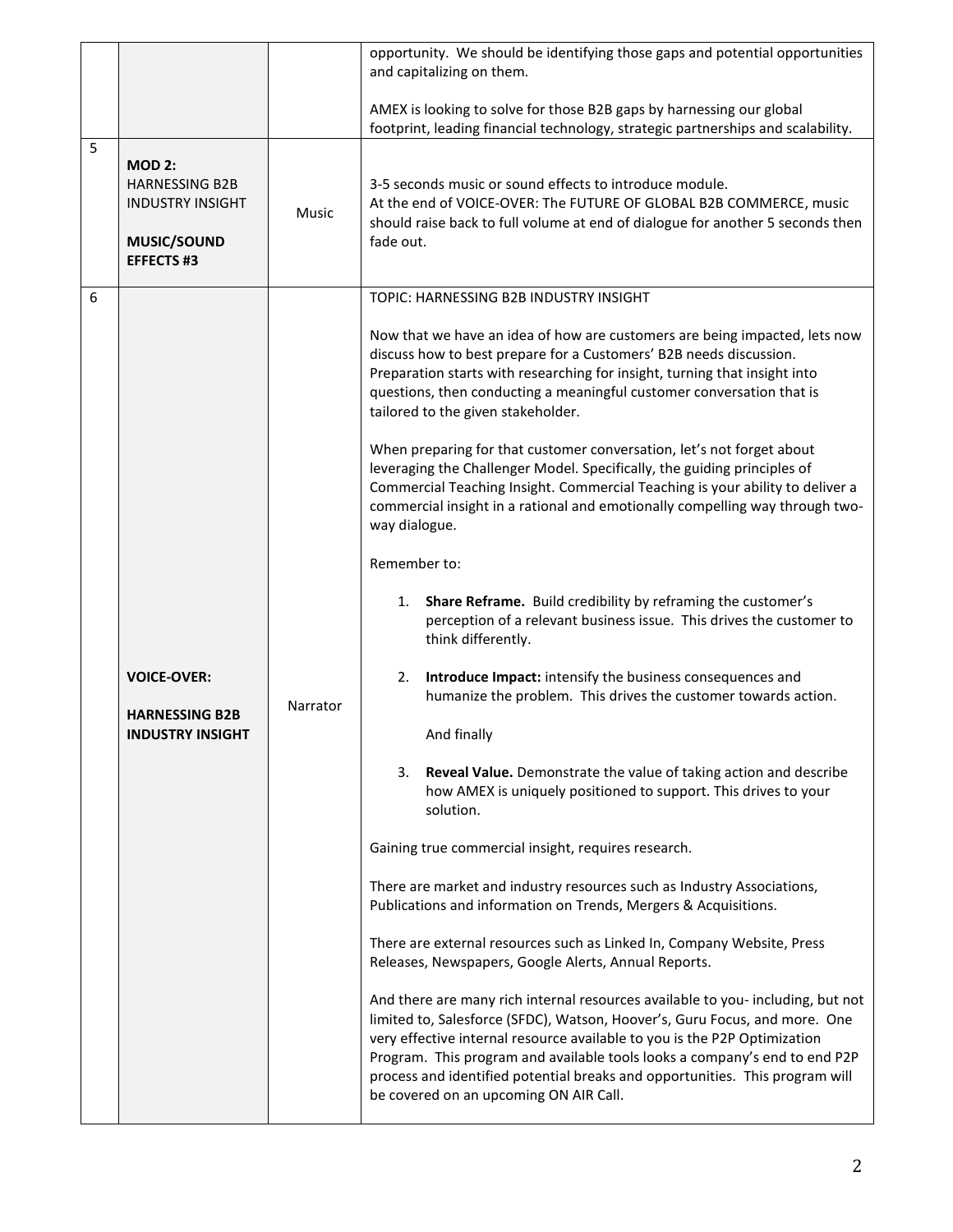|   |                                          |          | Again, the goal is not to just produce a bunch of research. The key is how do<br>you turn that commercial insight research into meaningful conversation that<br>that speaks directly to a customer's needs and aspirations.<br>To speak to a customer's needs and aspirations, you need to not only<br>understand their business, you need to understand what drives that particular<br>stakeholder.<br>Each stakeholder has a distinct and important role in corporate payment<br>decision-making. Developing relationships and a web of influence across<br>stakeholders is a key priority for your teams and is critical to growing and<br>retaining our clients.<br>The more we learn about these stakeholder's motivations, lives, frustrations<br>and goals, the better we can influence and resonate with that Stakeholder.<br>Project Looking Glass is a research project where hour long interviews were<br>conducted with 40 stakeholders. As a result, stakeholder personas and best<br>practices for messaging and tailoring your approach were defined. A deep<br>dive discussion on this will be conducted on an ON AIR discussion. |
|---|------------------------------------------|----------|---------------------------------------------------------------------------------------------------------------------------------------------------------------------------------------------------------------------------------------------------------------------------------------------------------------------------------------------------------------------------------------------------------------------------------------------------------------------------------------------------------------------------------------------------------------------------------------------------------------------------------------------------------------------------------------------------------------------------------------------------------------------------------------------------------------------------------------------------------------------------------------------------------------------------------------------------------------------------------------------------------------------------------------------------------------------------------------------------------------------------------------------------|
| 6 | <b>CLOSING MUSIC #4</b><br>(theme music) | Music    | 5-10 seconds- then fade to low. Have under Welcome Message and Intro<br>dialogue. Music swells to full volume at end of dialogue for another 5 seconds<br>then fades out.                                                                                                                                                                                                                                                                                                                                                                                                                                                                                                                                                                                                                                                                                                                                                                                                                                                                                                                                                                         |
| 7 | <b>CLOSING</b>                           | Narrator | IN CLOSING<br>So, what did we learn?<br>Be aware of the changes within the global B2B environment and how<br>$\bullet$<br>our Customers are being impacted.<br>Articulate how AMEX is prepared to meet our Customer's B2B<br>$\bullet$<br>challenges and needs.<br>Deliver commercial insight that leads exclusively back to the<br>$\bullet$<br>Customer's B2B Needs.<br>Leverage Challenger Model to structure meaningful and impactful<br>B2B insights.<br>Transform your research for B2B insight into customer questions that<br>drive meaningful conversation.<br><b>AND</b><br>Tailor your approach and messaging to better resonate with key<br>Customer stakeholders.<br>From the Global Field Enanblement Team, we want Thank you for<br>participating in the B2B Mastery, LEVEL II: Industry Insights Podcast.<br>Remember: you learn something every day, if you pay attention.<br>See you next time!                                                                                                                                                                                                                                 |